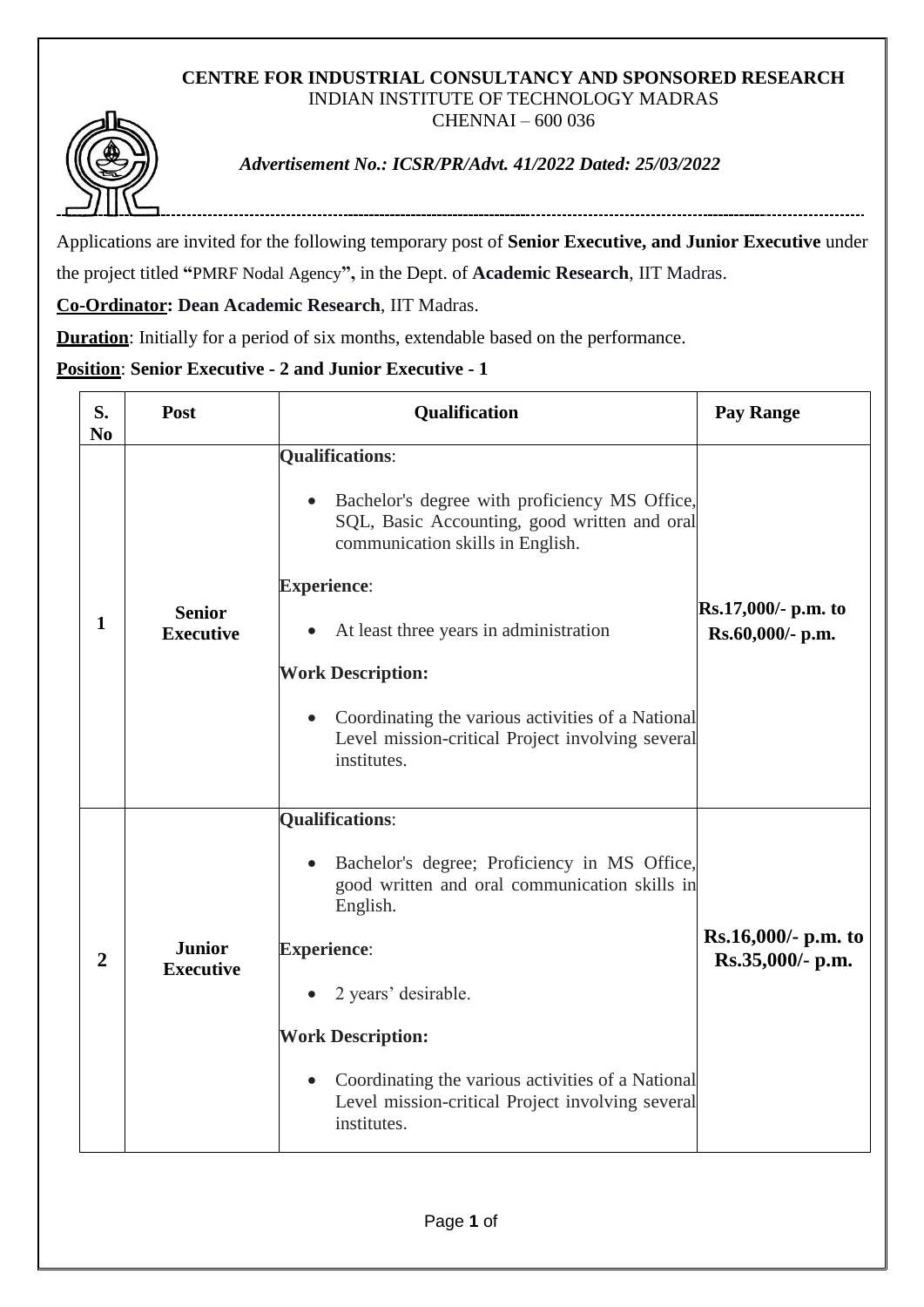## **General Instructions to the candidates**

- 1) All the positions are on purely contract basis.
- 2) The completion of the period of contract will not confer any right for further extension, regularization, permanency at the Institute.
- 3) Candidates should apply online only in the website <https://icandsr.iitm.ac.in/recruitment/> (**Please check the advertisement number 41/2022 displayed and submit the application for the relevant position**).
- 4) Separate application has to be filled for each post.
- 5) The system will accept single application only with the registered login ID (email) for an advertisement, hence the candidate is requested to select the multiple positions (In case, he/she wishes to apply for more than one position) before the submission of application.
- 6) The application cannot be edited, reverted once it is submitted.
- 7) Candidates should not attempt to apply twice for the same post. If multiple applications are received from a candidate for the same post, his/her candidature will be liable to be rejected.
- 8) Candidates should follow the prescribed procedure for submission of online application.
- 9) Candidates are advised to fill their correct and active e-mail addresses in the online application as all correspondence will be made by the Institute through e-mail only.
- 10) The candidates applying for any post should ensure that they fulfil all the eligibility conditions for the post. Their admission to any stage of the selection process will be purely provisional subject to confirmation that they satisfy the prescribed eligibility conditions. Mere issue of registration certificate / call letter to the candidate will not imply that his/her candidature has been found eligible.
- 11) After successful online submission of application, a printout of the application form must be obtained and submitted when called for test. It will be required at the time of document verification/test/interview. Hard copy of the application is NOT to be sent to the Institute.
- 12) Candidates must be citizens of India. Persons who have migrated from Pakistan with the intention of permanently settling in India or subjects of Nepal are also eligible, but in their case a certificate of eligibility from the Government of India will be necessary for appointment. Such candidates should apply to the Government of India in the Ministry of Home Affairs for necessary certificate and furnish satisfactory proof of having so applied.
- 13) The prescribed qualifications are minimum and unless specified, they are required for consideration for the post, even if higher qualification has been acquired and the mere fact that a candidate possesses the same will not entitle him/her for being called for interview.
- 14) Relevant experience gained after the minimum qualifying degree will only be taken into consideration. Minimum requirements of qualifications and/or experience can be relaxed in respect of exceptionally outstanding candidates.
- 15) The experience required is relaxable at the discretion of the Institute in the case of candidates belonging to the Scheduled Caste / Scheduled Tribe, if at any stage of selection, the competent authority is of the opinion that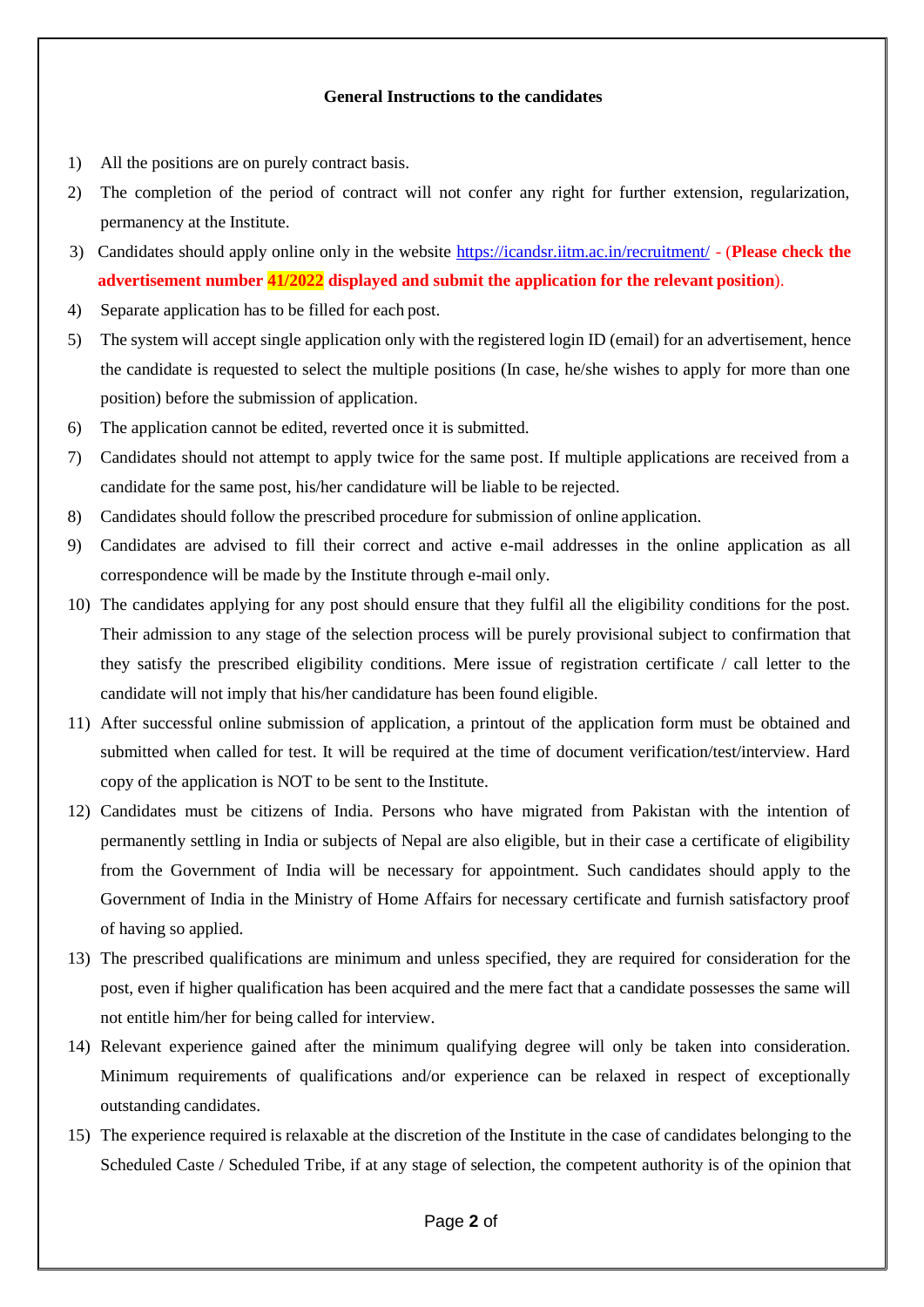enough candidates from these communities possessing the requisite experience are not likely to be available to fill up the vacancy reserved for them.

- 16) The Institute reserves the right to restrict the number of candidates for written / skill test / interview to a reasonable limit based on qualifications, level, and relevance of experience higher than the minimum prescribed in the advertisement and other academic achievements. The Institute also reserves the right of rejecting any or all the applications without assigning any reasons, therefore.
- 17) Calling a candidate for test/interview merely indicates that it is felt that he/she with others may be suitable for the post and conveys no assurance whatsoever that he/she will be recommended or selected, or his/her conditions specified in the application will be accepted.
- 18) Candidates will be short-listed for Test/Interview based on the information provided by them in their online applications. They must ensure that such information is true. If at any subsequent stage or at the time of Test/Interview any information given by them or any claim made by them in their online applications is found to be false, their candidature will be liable to be rejected.
- 19) The Institute shall verify the antecedents or documents submitted by a candidate at any time at the time of appointment or during the tenure of the service. In case, it is detected that the documents submitted by the candidates are fake or the candidate has clandestine antecedents/background and has suppressed the said information, then his services shall be liable to be terminated.
- 20) In case of any inadvertent mistake in the process of selection which may be detected at any stage even after the issue of appointment letter, the Institute reserves the right to modify/ withdraw/ cancel any communication made to the candidates.
- 21) Applicants who are working in **any one of the Project at IIT Madras**, must apply through proper channel otherwise they will be required to produce No-Objection Certificate at the time of document verification/Test/Interview. Candidates without NOC will not be permitted to appear for Test/Interview.
- 22) Candidates may send testimonials from persons intimately acquainted with their work and character. If the applicant is in employment, he/she should submit testimonials from the most recent employer or immediate superior as a referee.
- 23) The Institute has a right to decide the mode of screening and testing the applicant for short listing and selection.
- 24) The Institute solely reserves the right not to fill any advertised position without assigning anyreason
- 25) Only shortlisted applicants will be contacted.
- 26) No correspondence whatsoever will be entertained from candidates regarding conduct and result of test/interview and reasons for not being called for interview. Canvassing in any form will be a disqualification.
- 27) The crucial date for determining the eligibility criteria for all candidates in every respect shall be the prescribed closing date for submission of online application.
- 28) The Institute strives to have a workforce which reflects gender balance and women candidates are encouraged to apply.
- 29) Any corrigendum/clarifications on this advertisement, if necessary, shall be uploaded on website and no separate communication will be sent for this purpose.
- **30) The last date for submission of online application is** *10***/04/2022**

Page **3** of